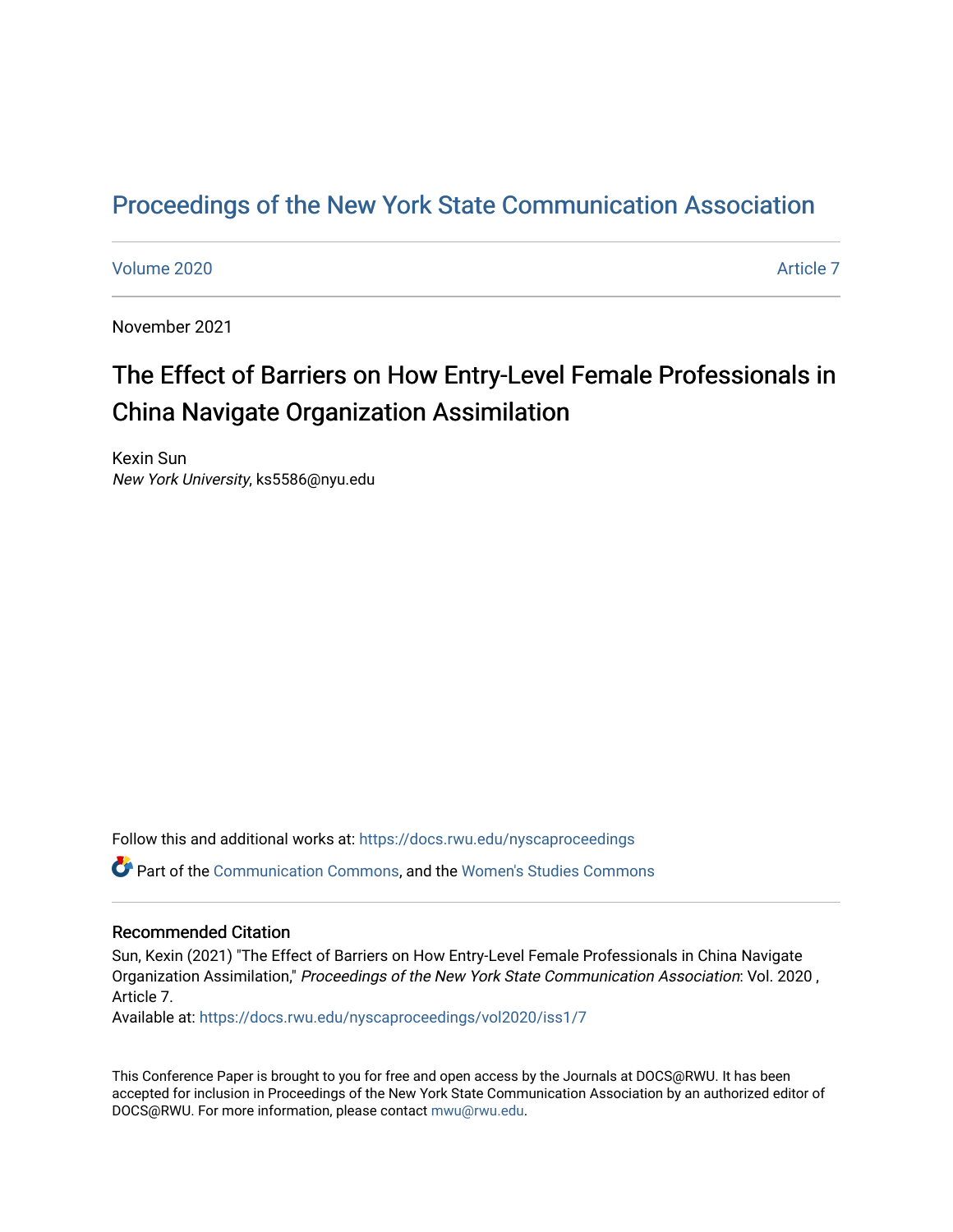## The Effect of Barriers on How Entry-Level Female Professionals in China Navigate Organization Assimilation

### Cover Page Footnote

Kexin Sun, graduate student, Department of Media, Culture, and Communication, New York University. This research was at New York State Communication Association, 78th Annual Conference, 2020. This research received no specific grant from any funding agency, commercial or not-for-profit sectors. Correspondence concerning this paper should be addressed to Kexin Sun, Jianlongdong Road No.132, Nanming District, Guiyang, Guizhou, 550000. Email: ks5586@nyu.edu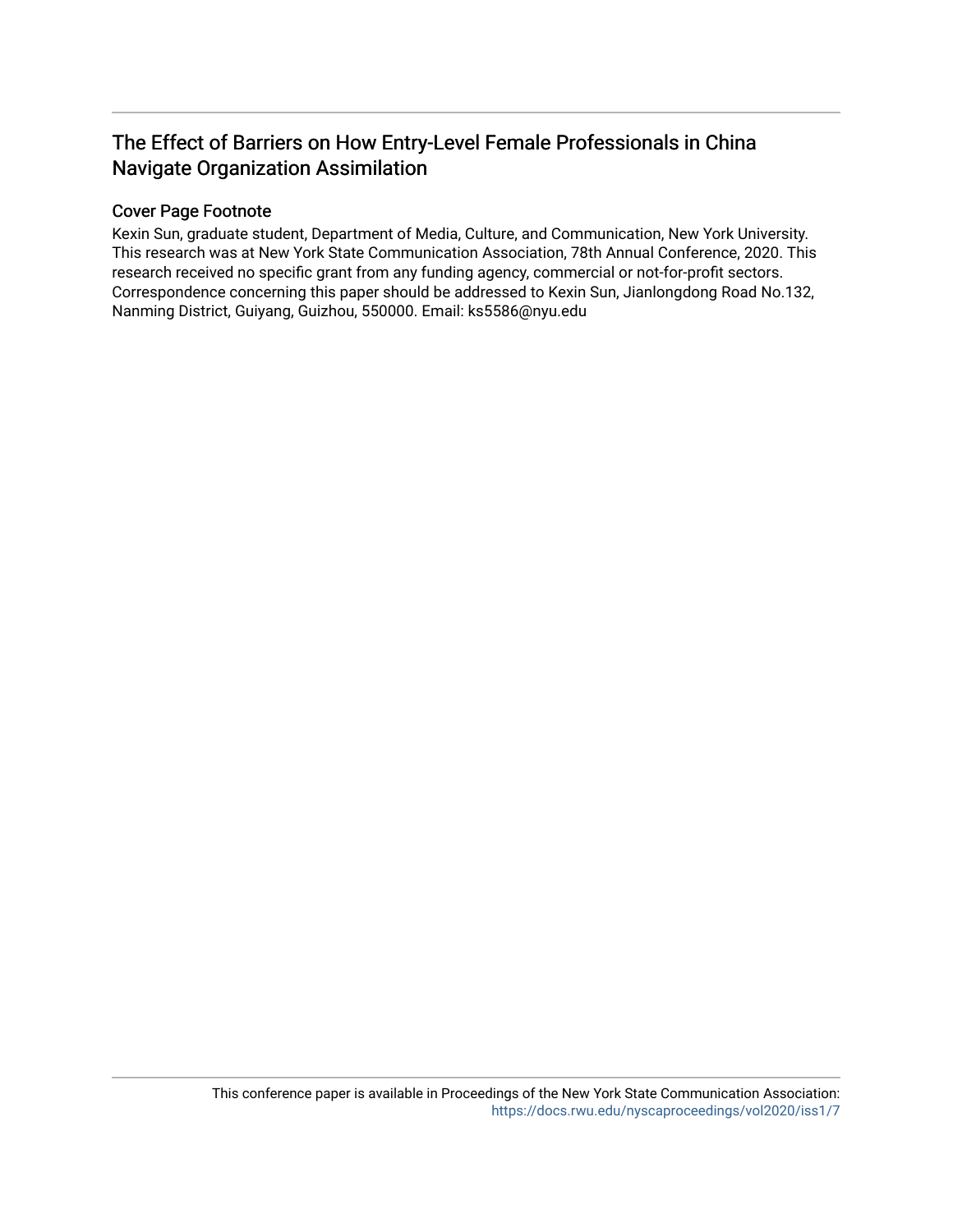## **The Effect of Barriers on How Entry-Level Female Professionals in China Navigate Organization Assimilation**

### **Kexin Sun,** *New York University*

**Conference Paper (Graduate)**

### **Abstract**

This study focuses on how recent female graduates navigate organization assimilation at their entry-level positions in China. This group of people could encounter more hardships when building up their careers, given that the workplace is full of gender biases in general. By interviewing five young women, who possess an entry-level position and graduated recently from university, the study attempts to uncover how young female professionals understand issues such as inflated expectations for the workplace, interactions with supervisors and colleagues, and work/life balance. In the analysis, the dilemmas they often face could be categorized into three dimensions: lack of professional skills in career planning, the threat of maternity on derailing their careers, and mentoring as an undeveloped area in China.

**Keywords:** gender biases, organization assimilation, work/life balance

### **Introduction**

In the study of power dynamics in the workplace from the perspective of gender, it is of great difficulty for female professionals to obtain workplace authority to manage, make decisions, hold leadership, and avoid sanctions (Tang, 2011). Female professionals in China are only 37.2% possible to obtain workplace authority, compared to male professionals, under the influence of education, marriage, childbearing, and working full time, and so forth (Tang). It exemplifies the gender-based societal roles in society that situate women in a biased labor market where female professionals struggle to improve their social status by staying in the workplace. The gross gender gap might leave space for discussion on whether female professionals are less capable of time management and vocational investment. The net gender gap, however, reveals the deep-rooted discrimination due to stereotypes in socialization based on traditional gender roles and traits. Female professionals are given half the chance to obtain workplace authority with marriage and childbearing conditions removed, which proves that female professionals experience gender discrimination in the workplace (Tang). Doubtless, recent female graduates could encounter more hardships if they try to empower themselves in the process of organizational assimilation, given that the workplace is full of biases in general. Hence, the study attempts to reveal how recent female graduates cope with a biased workplace and the dilemmas they encounter in the process of organizational assimilation.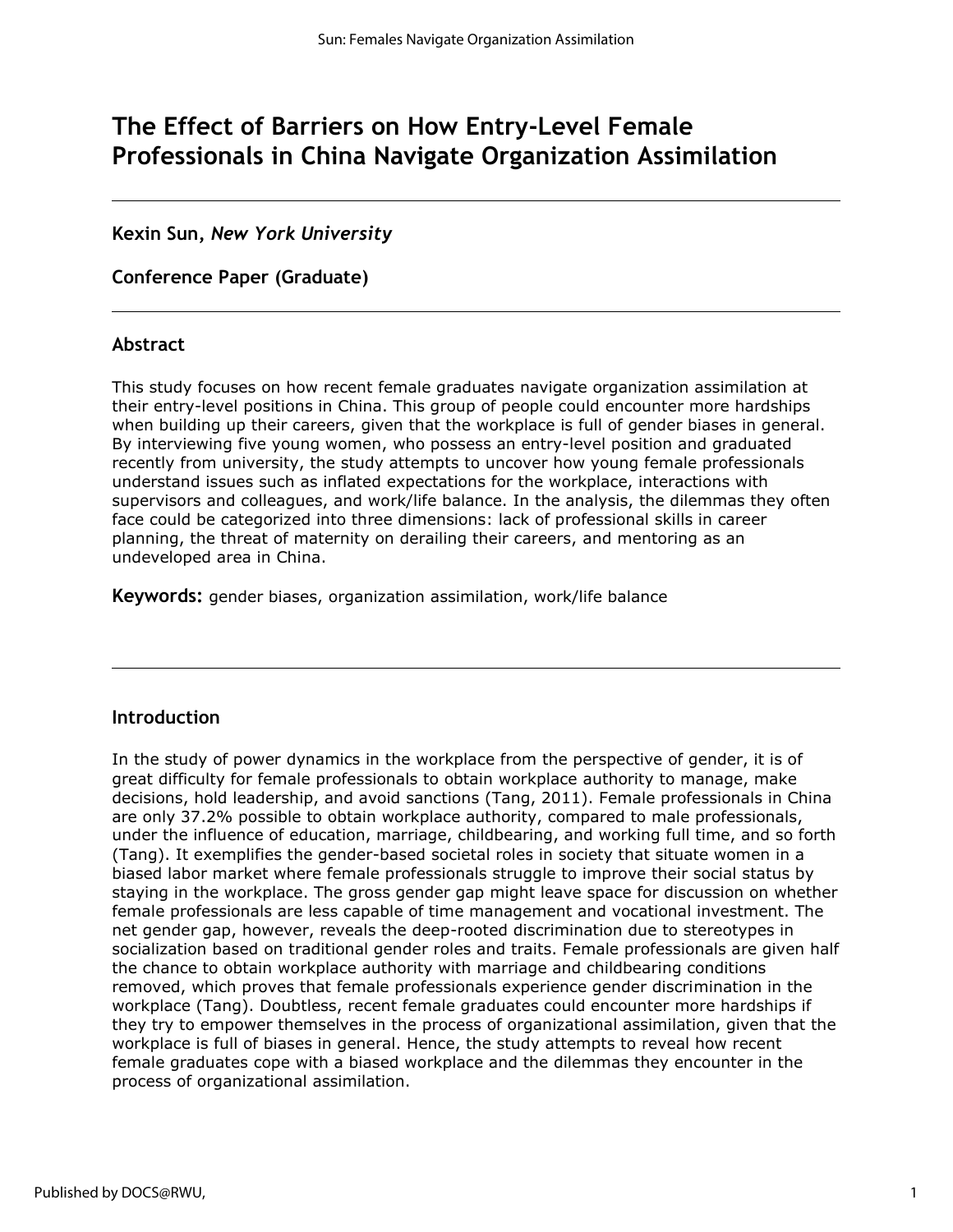### **Research Background**

In 1995, worldwide governments announced a fight to ensure "women's right to education, health, and freedom from violence, as well as to the exercise of citizenship in all its manifestations" in Beijing (Bunch & Fried, 1996, p. 1). The Chinese government, as the host, put forward gender equality as a basic national policy to boost the development of society. The traditional concept of gender, however, still constrains Chinese women to serve in the domestic sphere. Executive Report of the 3rd Survey on the Status of Chinese Women (2011) points out that women still hold a disadvantaged position in terms of employment, pay gap, and leadership compared to men. 80.5% of top leaders in the workplace are male, and 20.6% of executive boards or leadership groups do not have any female members, which contributes partially to the biased labor market where female professionals often face gender discrimination. One-third of originations that hire intellectuals tend to either recruit male professionals only or prioritize male candidates. Female professionals suffer from a lower promotion rate as well. Moreover, the biased labor market has a more significant impact on recent female graduates in entry-level positions. Achievement motivation drives professionals to strive for success in the workplace. Along with aging, social expectations are divided by gender: society emphasizes women's domestic role while it expects the pursuit of careers and social status from men.

Consequently, recent female graduates possess lower achievement motivation as the degrees go higher, resulting in a declined willingness to invest in careers (Li, Wang, & Shi, 2013). Notably, female professionals usually start their careers from 22 to 30, during the same age that women are expected to either marry or give birth, or both. Furthermore, recent female graduates are expected to constrain mobility, influenced by filial piety as well as social expectations that women should live a stable life. In most situations, women are able to relocate only when their partners change their work location and leave their original family only when they marry. Therefore, recent female graduates are less likely to pursue better entry-level positions because they limit their job search to places designated by their families, partners, and probably society instead of themselves (Ao & Ding, 2011). Before the 1980s, graduates in China would not need to search for jobs because jobs were assigned to individuals according to their majors. Back then, schools and universities provided almost no training on how to enter the workplace. Until now, vocational training is still an undeveloped area. Lack of training on organizational communication results in exacerbating the dilemmas faced by recent female graduates when they try to build up a career. The study attempts to understand what difficulties recent female graduates encounter in the matter of inflated expectations for the workplace, interactions with supervisors and colleagues, and work/life balance.

## **Literature Review**

The study focuses on young women who possess an entry-level full-time position and graduated recently from either colleges or graduate schools. In consequence, the study is designed and conducted in the frame of organizational assimilation.

## **Organizational Assimilation**

Organizational assimilation is the dynamic process where an organization attempts to integrate an individual into the membership. By assimilation, an individual a) adapts to his/her role, and b) understands, identifies, and even alters its culture. The process is twoway communication. On the one hand, organizational assimilation is a type of socialization that communicates the culture, norms, and values (including a set of behavior codes based on the culture) by the organization to the individual. On the other, in turn, members in the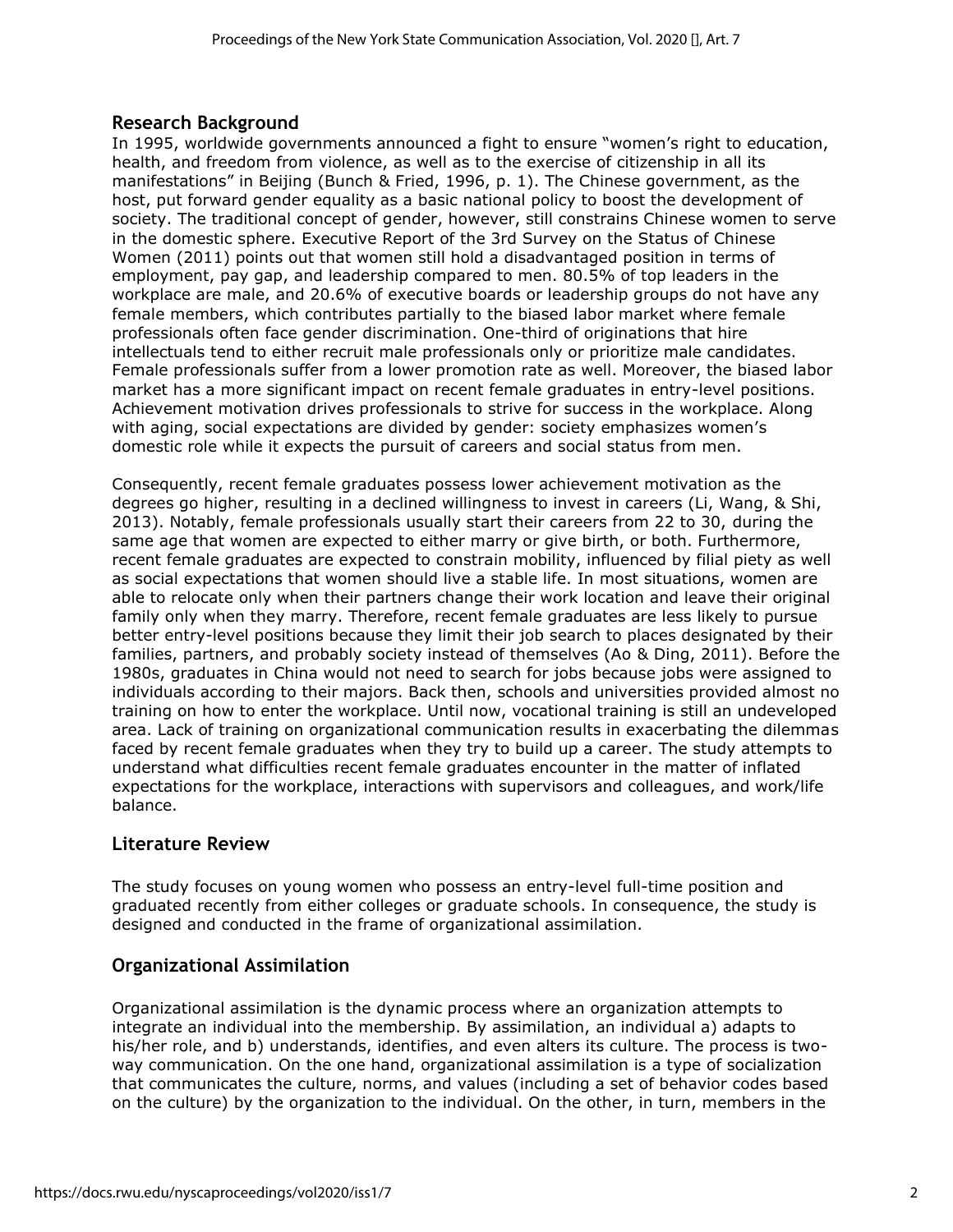organization "modify their roles and organizational environments" based on individuals' expectations (Jablin, 1987, p. 693). Although organizational assimilation is a long-term process, three phases are suggested as a typical process for newcomers: anticipatory socialization, the "encounter" phase, and the "metamorphosis" stage (Jablin, p. 694). Specifically, in one's career, anticipatory socialization often happens before and within the process of recruitment, which involves the effect of families, education, professional skills acquired, and so on. Encounter and metamorphosis are both exerted through the communication in management and with supervisors and coworkers (Jablin). Newcomers go through "reality shock" in the stage of the encounter (Jablin, p. 695). They start to understand the difference between their expectations, which newcomers form during the anticipatory socialization, and how the organization operates in reality. In a word, newcomers appreciate their roles and how to comply with the organization. Jablin also thoroughly explains the metamorphosis stage. Newcomers seek to be accepted by regulating their behaviors and beliefs according to the organizational norms and culture. While they intend to interact intensely with their supervisors and coworkers during this stage, newcomers not only adapt to the shared norms but tend to affect the norms and culture to their satisfaction.

To sum up, newcomers negotiate through intense interactions. With supervisors, they either "lead" to some degree in the open climates of communication or "follow" the instructions when their supervisors exert their authority (p. 706). For coworkers, oldtimers may feel threatened by the newcomers as they try to alter the culture oldtimers are used to. Eventually, the organization reaches a point to accommodate newcomers' needs despite how well they are accepted by their coworkers/old-timers. The latter two phases for newcomers result in forming either the understanding or perception, in the frame of communication, of satisfaction, climate, culture, network participation, and competence.

### **Power Dynamics and Work/Life Balance**

According to Williams (2020), "Most jobs are gendered" (p. 77). In fact, many careers are shaped by masculine norms. Thus, "today's typical woman is seen as nurturing, expressive, and responsive to the needs of others, naturally suited to homemaking and emotion work required by secretaries, flight attendants, and nurses" (p. 78). Those spheres of jobs are the extension of family responsibilities as caregiving, which is usually designated as what mothers do. Female professionals still struggle to balance work and life because they often need to invest more to be considered competent in masculinity-shaped jobs.

Meanwhile, they are required to take more responsibility to manage their families and raise children. In turn, Xu and Qi (2016) argue that work/life balance should focus on work-family conflict. Role theory explains work-family conflict as an incompatibility of roles in the family and the workplace. In contrast, boundary theory considers it as a result of the vague boundary to separate work and family life. The concept of "working couple" also suggests a growing conflict in marriages in which both sides modify how they want to cooperate in terms of household, childcaring, and other domestic obligations, while sufficient energy is saved for the workplace (Schultz, Hoffman, Fredman, & Bainbridge, 2012, p. 48-49). By contrast, young single professionals develop various strategies to achieve work/life balance by setting the psychological boundary between work and life, allocating time accordingly, and focusing on personal relationships outside of work.

## **Research Methodology and Design**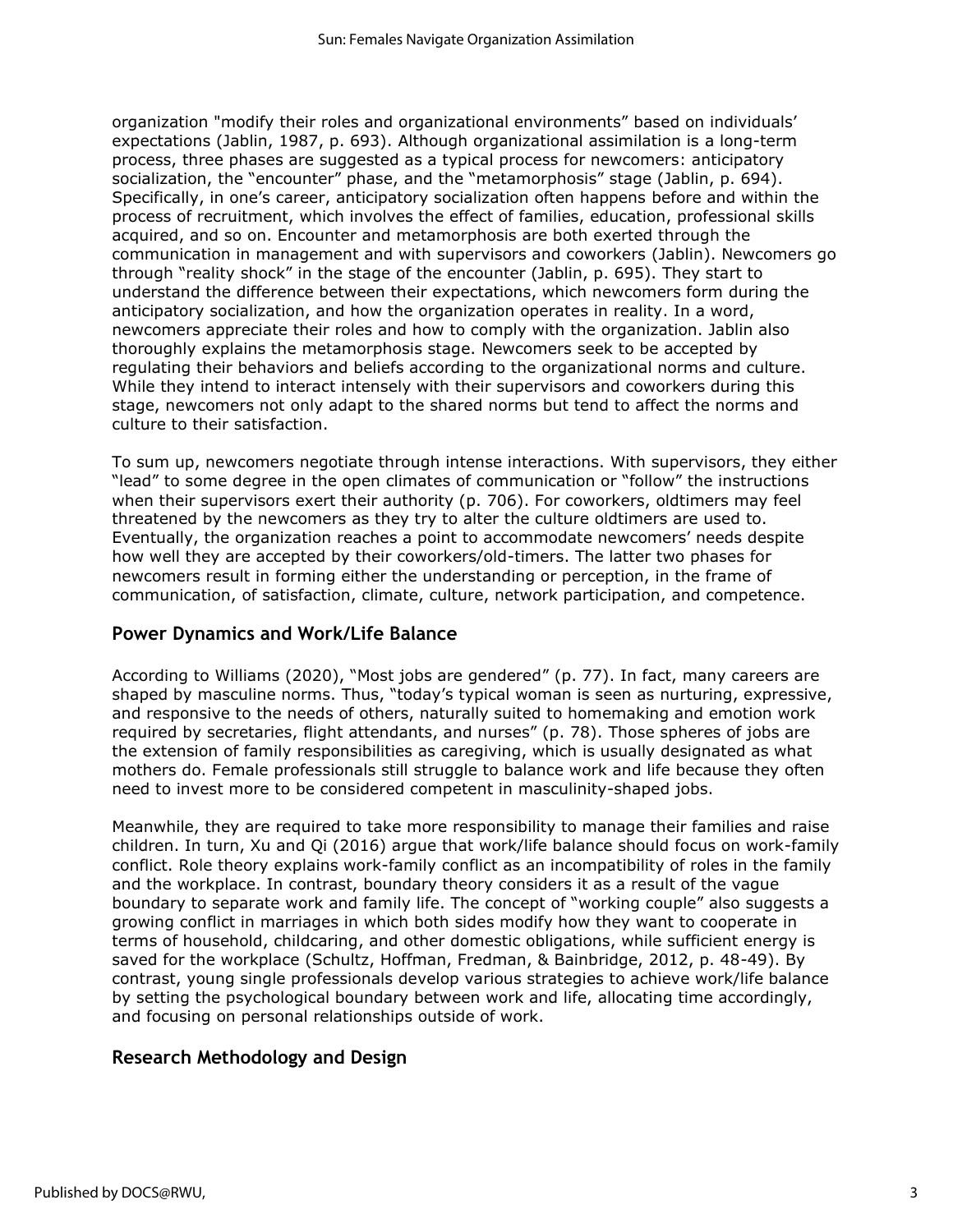This study conducted semi-structured interviews (60-90 minutes duration) with five interviewees through snowball sampling. With the interviewee's permission, the study recorded the audio of each interview and the demographics of each interviewee. The semistructured interviews focus on the following dimensions (see Appendix One for the semistructured interview questions):

- 1. The organizational culture they think of as ideal and perceive in reality
- 2. Interactions with their supervisors and coworkers
- 3. Self-empowerment and disempowerment
- 4. The concept of work/life balance and the strategies to achieve it
- 5. Self-evaluation on their careers to date

### **Demographics of Interviewees.**

All five interviewees are female and graduated in the recent 1 or 2 years. Two out of 5 obtained master's degrees, while the rest earned bachelor's degrees. Only Olivia chose to pursue a career outside of her major, while the rest continue to apply what they have learned in universities to their jobs.

Newcomers' inflated communication climate expectations are deflated in their organizational encounters as they go through reality shock in which "perceptions plateau at this lower level for at least the first six months of employment" (Jablin, 1987, p. 715). The five interviewees are roughly categorized into two different stages in organizational assimilation, that is, encounter and metamorphosis, by whether they have spent more than six months in their careers.

Table 1

| Interviewee Gender Age |               |     | Dearee      | Educational                              | Field of            | Length of  |
|------------------------|---------------|-----|-------------|------------------------------------------|---------------------|------------|
|                        |               |     |             | Background                               | Work                | Career to  |
|                        |               |     |             |                                          |                     | Date/Month |
| Emma                   | Female        | 24  | M.A. T      | Teaching                                 | Teaching            | 5          |
| Olivia                 | <b>Female</b> | -24 | <b>B.</b> E | Electronic information<br>engineering    | Entertain<br>ment   | 24         |
| Ava                    | Female        | -25 | <b>B.</b> E | Computer science                         | Media &<br>Internet | 25         |
| Sophia                 | Female        | -23 | <b>B.</b> E | Electrical engineering<br>and automation | Energy              | 21         |
| Amelia                 | Female        | 24  | M.S         | Data science                             | Finance             | 5          |

### *Demographics of Interviewees*

### **Results**

The goal of analyzing the interviews was to uncover difficulties recent female graduates encounter related to inflated expectations for the workplace, interactions with supervisors and colleagues, and work/life balance.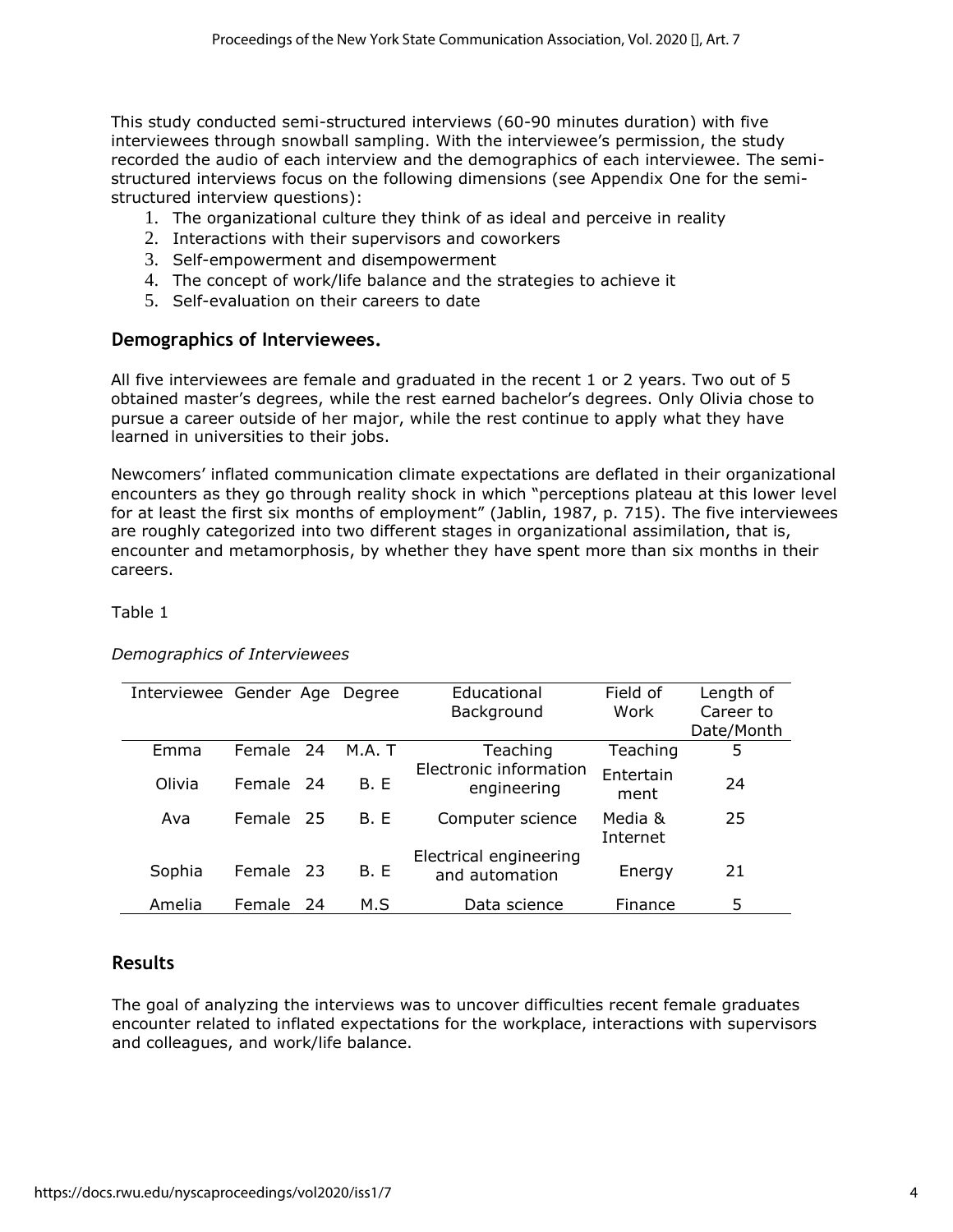## **Inflated Expectations Deflated in Reality**

Although specific terms differ when it comes to how they would benefit from the organizational culture, all five interviewees suggest they want to be empowered and encouraged by concrete goals and teamwork.

Sophia admired their cooperation style that every member knows the clear line among different obligations assigned to an individual:

"We have a distribution system in our company to make sure everyone is responsible for a particular task. So, everyone is working in a chain by cooperating, and I know exactly whom to cooperate with. And I know I must finish what I have even if I have to work overtime."

Ava provided negative examples, stating how confused and lost she was:

"It is supposed to be teamwork, but my coworkers hardly make efforts. What is worse, our team needed to build a promotion code system at that time. I was not responsible for this project at the beginning, but my supervisor assigned this to me when a senior colleague rejected it. I mean, I am okay with the interruption because some tasks take priority. But I barely know anything about it, and I was told to email the tech team. What exactly should I email?"

"And another day, my supervisor asked me to sort information and make tables on fraud transactions. But we don't have a clear definition of fraud transactions. I tried to confirm, but she [the supervisor] just told me to figure it out myself. All I could do was inputting the details of the transactions she sent. And she thought I was doing a great job as she glanced at other tables I made. I was happy! But two days later, she told me that I should make clear how the promotion worked in those tables. I am always the one in the team to follow instructions and deal with trivial things. [I am] the table expert! "

Non-experienced graduates often feel lost in an unclear assignment. Worse still, the power dynamics in the workplace depict female professionals as caregiving. They take care of detailed and trivial clerical work, which contributes to a vague identification of their roles in the organization. Subsequently, they could be discouraged from insisting on their occupational plans. Ava (categorized in the metamorphosis stage) and Amelia (categorized in the encounter stage) stated they lack motivation and described their companies as "nursing homes." It shows a sign in the conversations that both interviewees consider jobhopping despite the different stages of organizational assimilation they are in. Ava, a product management assistant in the media field, thought of quitting in the first half-year of her employment but stayed because she was concerned about job security. Likewise, Amelia is in the fifth month of her employment at a financing company and forces herself to stay due to the working visa.

### **Self-Empowerment and Disempowerment**

Working serves as a tool to empower ourselves. Male professionals are recognized as committed to work, which in turn facilitates social consensus on men as breadwinners in their families. With feminism reaching out, young women claim masculinity in their selfrecognition and self-development. Emma is establishing her confidence in teaching through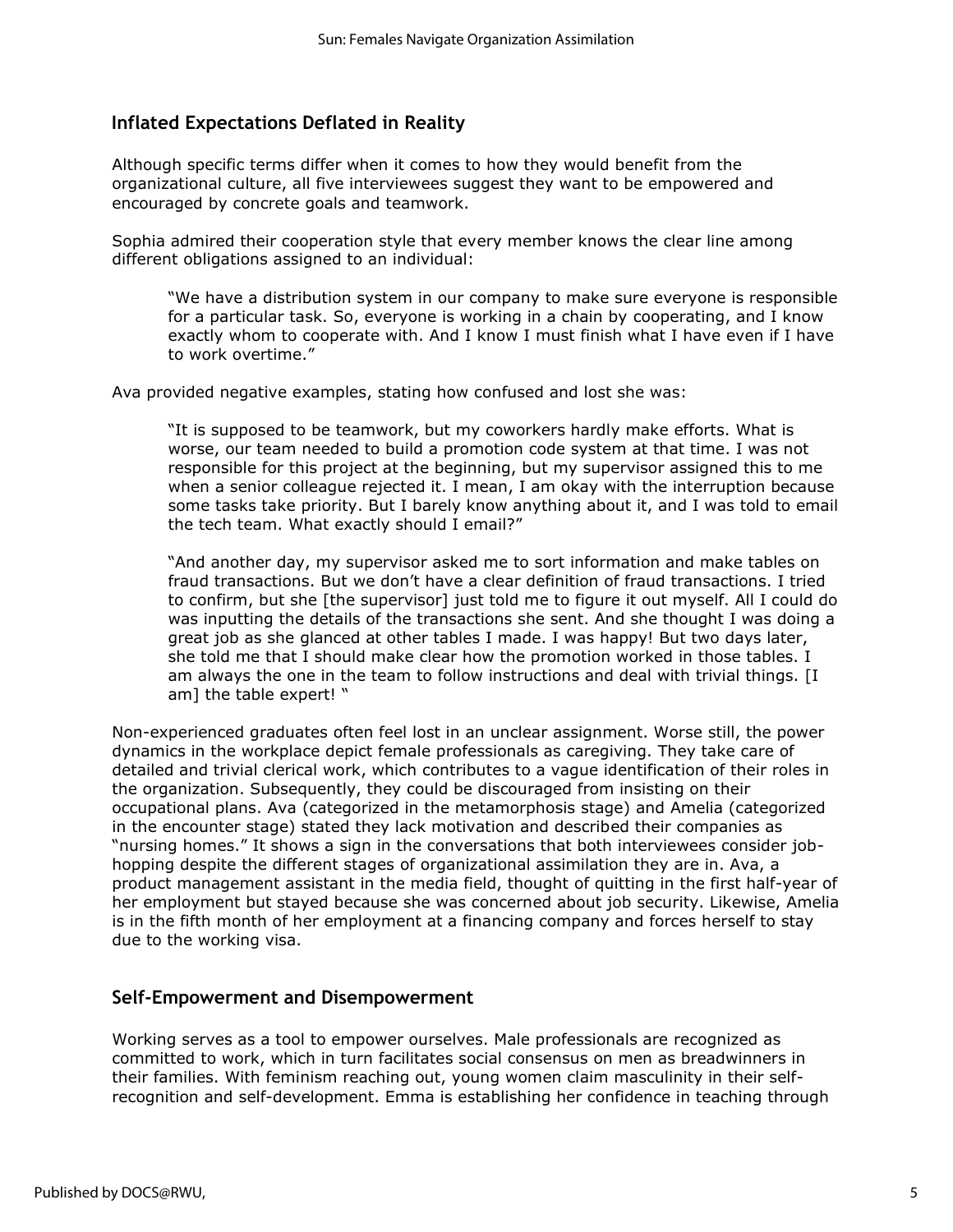work and already recognizes herself as a qualified teacher after receiving positive feedback from her supervisor, coworkers, and students. Notably, the other interviewees are going through the same empowerment too. Olivia, who works in the entertainment industry, receives thumb-ups from followers of the fan pages she operates. She gained the greatest sense of achievement in her life when she found that people re-created excellent projects based on her work.

The overall sentiment on contributions, however, goes significantly lower than when they were sharing the achievements. They noted their contributions as neither good nor bad. Ava pointed out a strong connection between how good she feels about her contributions and how attached she is to the company. Hence, recent female graduates in the study experience a loose connection with the workplace and suggest a desire for more recognition from their supervisors and coworkers.

Moreover, earning replaces the connection with the organization and ties them to the current jobs. All five interviewees focus on either the promising industries or projects where they could get promotions or higher salaries. Olivia, who works in the entertainment industry, believes her ultimate motivation is to earn enough money so that she could live a comfortable life. Amelia shared similar life plans:

"I plan to: renew my work visa in a year, switch to a big corporation in two years, buy three apartments in five years. I know I won't be capable of trading in finance as I dream since I don't have a supportive background, so that I will work in the back offices with a stable salary and spend all my spare time on outside ventures where I can make a fortune. Some depend on their knowledge, and others get rich by taking advantage of the information gap. I will be the latter!"

Masculine norms in the workplace require a "Go-To" status (Williams, 2010, p. 88). Male professionals exercise their control over the family and the workplace by preserving their "Go-To" status and spending less time in the domestic sphere. Both sides of the story, including preserving the ideal amount of devotion to work as well as the energy-efficient statues at home, set a high bar for women to excel and stand out. Instead, stay-at-home moms are pushed to the margins of economic life (Williams).

## **How Hard Should I Work?**

Society, families, and workplaces as gender factories contribute to the anticipatory socialization among recent female graduates, which probably underlies their views about work/life balance as they attempt to empower and support themselves through their occupations. Notwithstanding the moments they feel tired of their jobs, all the interviewees evaluate their current occupational status as idle. Four out of five see themselves as "working to be happy" (Olivia), "workaholic" (Ava), "work-oriented" (Sophia), and "crying for more work" (Amelia). Even for Emma, who does not appreciate a workaholic lifestyle, she does not mind preparing for teaching materials at home, citing "no pain, no gain," as she enjoys paid vacations during the summers and winters as well as sacrificing her leisure time during the semesters. It reflects three themes in strategies young single professionals identify to cope with work/life balance: prioritization of either work or life, desire for success, and sacrifice for success (Schultz et al., 2012). The critical point of the three interviewees is the desire for success. As mentioned earlier, young women desire success so much that they either work hard to make a fortune or seek a promotion. The five interviewees were raised in middle-class families and should not worry about poverty. Nevertheless, by going through class solidification and economic downturn, they perceive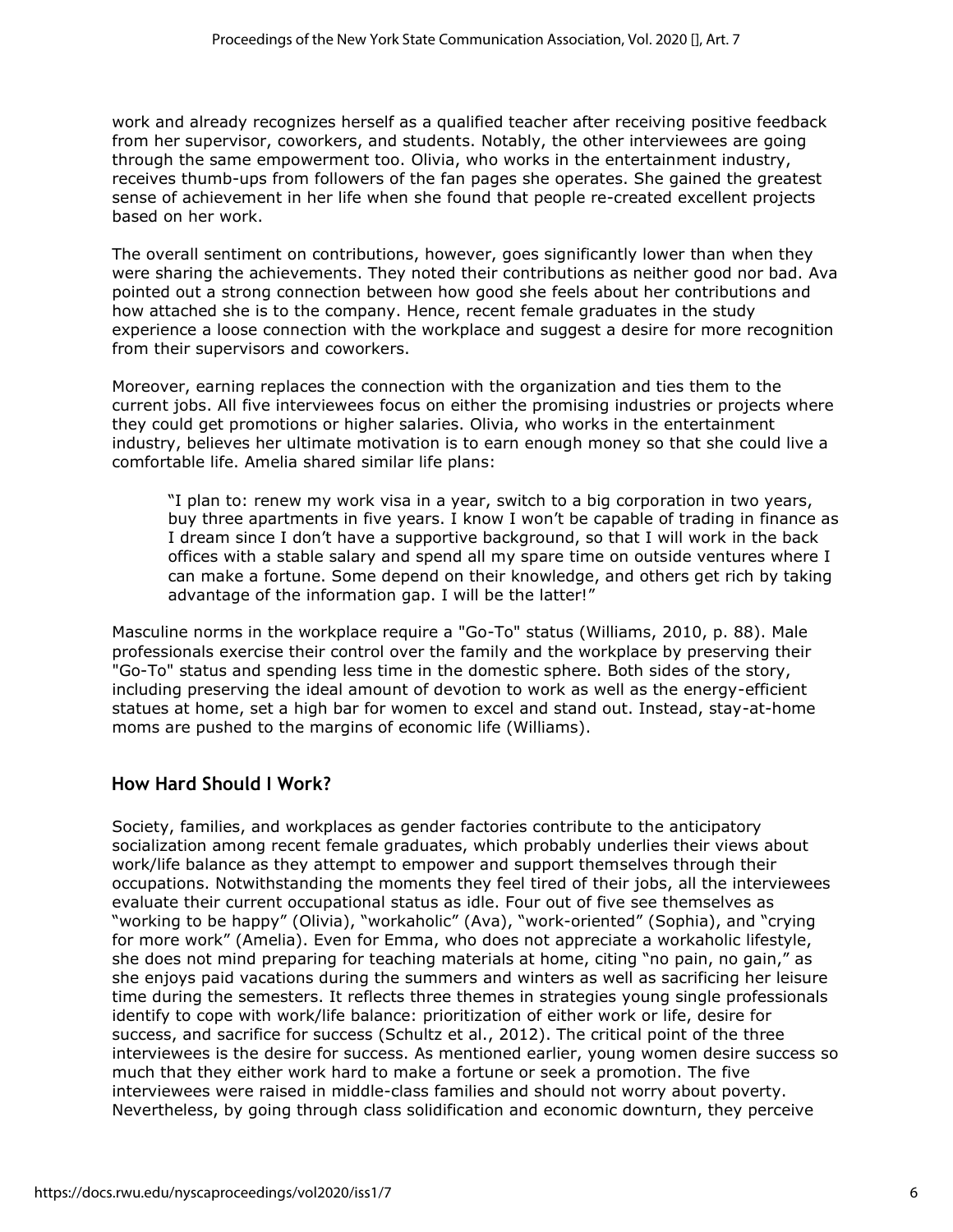the threat posed by society in a more profound sense that women are more likely to be tossed aside to the margins of economic life. Two of them are concerned about upheavals in their families and personal relationships, which would lead to the change of their occupational status, both stating: "What if I need money? What if I need to take care of my beloved ones?"

Another concern is linked to the maternal wall (Williams, 2010). None of the three interviewees who plan to get married eventually viewed marriage as a threat to their devotion to work. Nevertheless, in light of childbearing and child-raising, four of them have pessimistic predictions that they should be pulled back to domestic life, and their career might suffer from work gaps, which leads them to postpone their plans on having a child. Sophia took a step further, discussing when Chinses moms could go back to work freely:

"I hope to fulfill my plan for marriage or maternity. But I put much effort into working right now. To be honest, the best life span for women to develop is either now [before marriage] or after my child is old enough to take care of him/herself. Under our country's current situation, mothers sacrifice a lot more than fathers, especially when the child is so young. [Why I hope to have a child later is] I hope I could grasp the moment right now to achieve something or make solid progress in my life. Desiring to invest more in careers, though, the five interviewees hope their efforts could pay off eventually."

### **Who Is My Mentor?**

Overall, the five interviewees obtain more equal positions when they interact with coworkers. Emma, Ava, and Sophia described the interactions with coworkers, including peers and old-timers, as relaxed and reciprocal. They are in a relatively friendly working environment where few office politics happen. Most of the coworkers around them are elder old-timers who do not regard them as a threat to the organization's culture. On the other hand, as young female graduates who have little experience, they respect the wisdom from old-timers and tend to alter their behaviors to suit the organizational need instead of the opposite in the stage of metamorphosis. Due to little experience, the understandings of interpersonal relationships, organizational procedures, and corporate culture are barely gained.

However, the interactions with supervisors reveal a different style. Recent female graduates tend to develop supervision concerning communication relationships. A dilemma emerged. "Newcomers frequently are not satisfied with their first bosses" (Jablin, 1987, p. 699). Meanwhile, the supervisors exert bureaucratic and straightforward control over them by giving direct orders and designating rules, job descriptions, and incentives (Allen, 2010). Both give them less space to communicate efficiently with their supervisors by either a lack of willingness to communicate (since they dislike their bosses) or lack of techniques to strengthen the ties or both. Three interviewees are troubled by how to communicate with their supervisors, saying, "I don't know what to talk to him/her about." For male-dominated industries, the issue grows bigger. Amelia, who works in finance, suffers from a distant connection with her supervisor:

"I don't know what to say. If it were a she, I could easily start a conversation on make-up or shopping. But I don't know where to start with my supervisor. We have an age gap, and he is always busy. And I know he doesn't "see" me. All the work he assigned to me is supportive. I would like to know more about the projects he is doing. But I know he probably feels I am too incapable or not smart enough."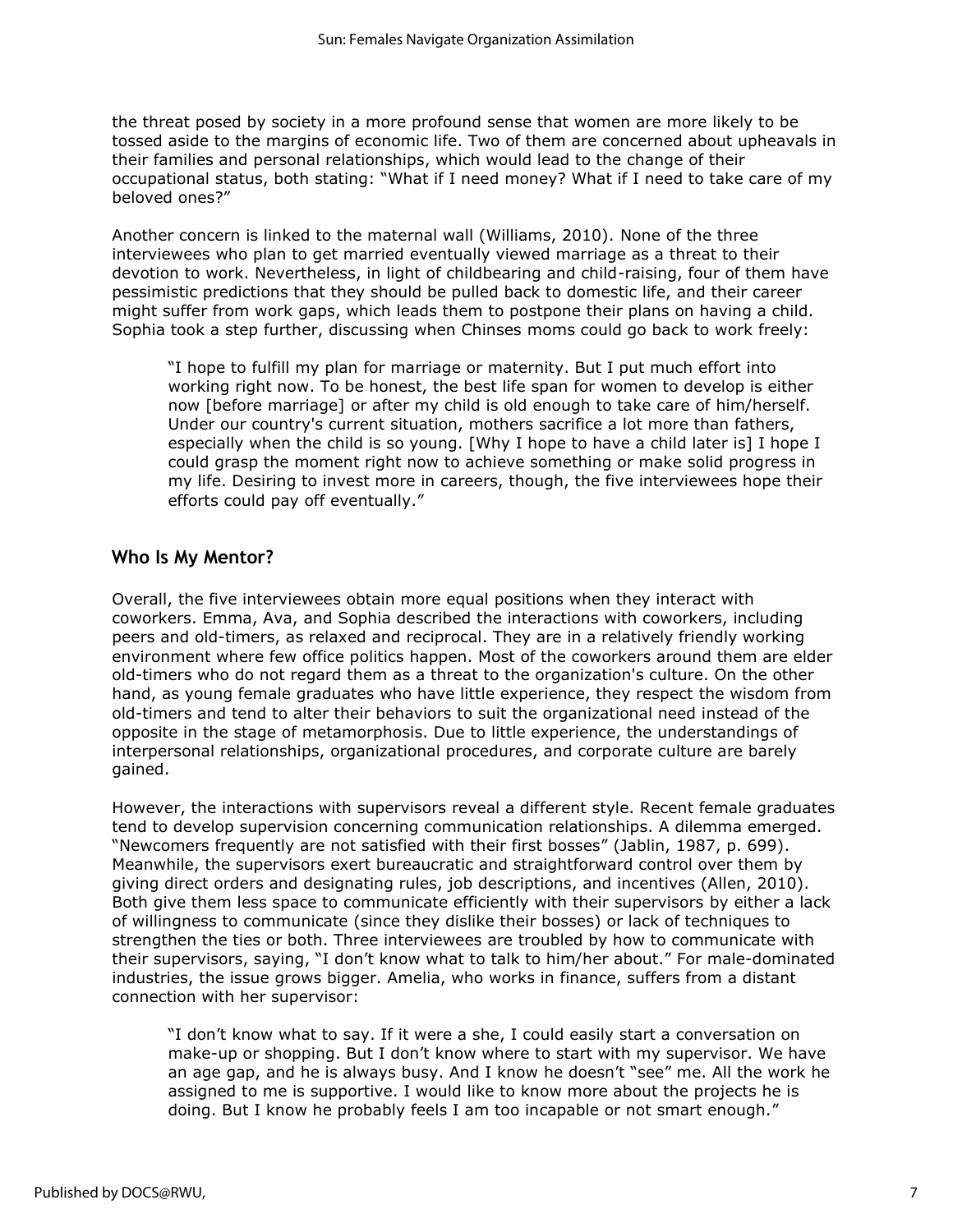Amelia is a confident young woman. But she experienced a turndown when talking about the few opportunities granted to her.

Moreover, mentoring emerges as a problem in women's interactions with supervisors, too. First, recent female graduates regard their initial supervisors as their mentors. They hardly ever learn about locating a mentor by expanding their social circles. It works similarly to imprinting. Newcomers exchange, confirm and seek feedback from their supervisors who know the organization and point out the path to higher positions, exemplifying an occupational model. Besides, coworkers as mentors are reluctant to give intensive and deliberate advice on professional development. It cost Ava a vast amount of time and energy to learn about all the systems. When she sought instructions from her coworkers, they either gave her random thoughts or told her to learn independently. At the same time, Sophia was assigned a mentor/instructor by the company. She commented on official mentoring systems as the best way for newcomers to avoid making errors.

## **Conclusions and Future Study**

From the conversations related to reality shock in the workplace, work/life balance, and mentoring, recent female graduates often find it challenging to navigate in the following dimensions:

- 1. Recent female graduates often lack professional skills in career planning. Olivia wishes she could consider more aspects of the organizational entry. Instead, she made a reluctant choice. Emma also commented as she lacks professional experience that she would not know whether she made the right choice for a career.
- 2. Societal norms expose recent female graduates to the threat of maternity derailing their careers, contributing to a more nuanced understanding of work/life balance.
- 3. Mentoring is currently an undeveloped area in China. Due to the lack of professional experience and males holding high-level positions, it is harder for young women to locate a mentor and establish a mentoring relationship unless assigned one officially.

In order to gain more details of understanding how young women professionals navigate organization assimilation, several factors should also be taken into considerations, including, but not limited to, majors, degrees, and industries. Gender distribution varies greatly among majors and industries, which might affect female students' understanding of industries from the perspectives of the glass ceiling and pay gap.

## **References**

Allen, B. J. (2010). *Difference matters: Communicating social identity*. Waveland Press.

Ao, S., & Ding, X. (2011). An Employment Characteristics Study of College Graduates Based on Gender Differences. *Education and Economy*. (2), 1-7.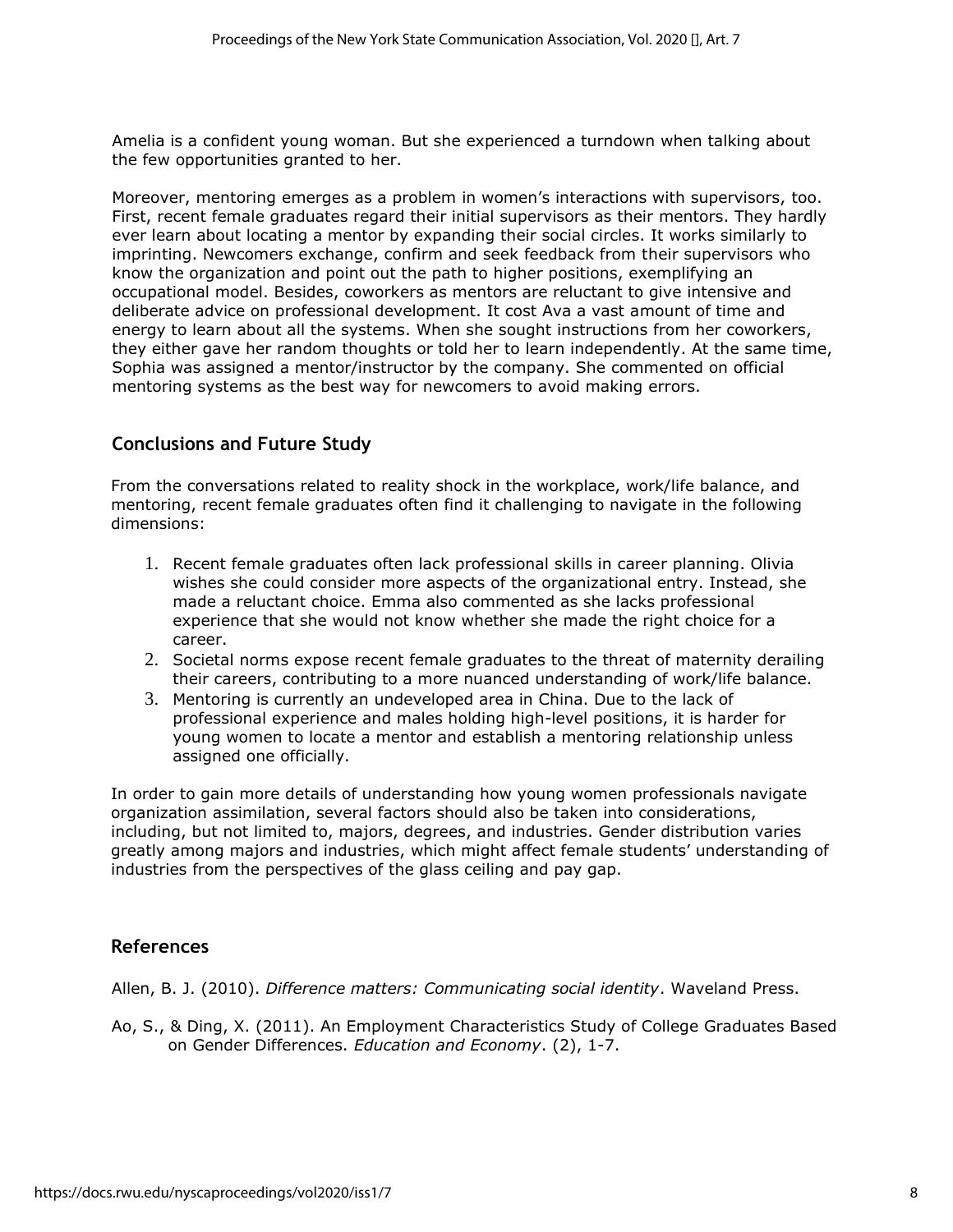- Borisoff, D. (1998). Strategies for Effective Mentoring and for Being Effectively Mentored: A Focus on Research Institutions. *Journal of the Association for Communication Administration*, *27*(2), 84-96.
- Bunch, C., & Fried, S. (1996). Beijing '95: Moving Women's Human Rights from Margin to Center. *Signs*, *22*(1), 200-204.
- Deng, Z. (2013). Chinese Women Employees' Career Development in the Past Ten Years. *Collection of Women's Studies*. (3), 115-121.
- Huang, G. (2014). The Buffering Function of Reproduction Support in Women's Career Break: Based on the Third Issue of Chinese Women's Social Status Investigation Report. *Collection of Women's Studies*. (4), 27-33.
- Hyun, J. (2005). *Breaking the bamboo ceiling: Career Strategies for Asians*. Harper Collins.
- Jablin, F. M. (1987). Organizational Entry, Assimilation, and Exit. *Handbook of Organizational Communication: An Interdisciplinary Perspective*, 679–740.
- Li, J., Wang, Y., & Shi, T. (2013). The Influence of Gender Awareness on Female Graduate Students' Academic Achievement: Findings from the Third National Survey on the Status of Chinese Women. *Collection of Women's Studies*. (3), 18-28.
- Research Group of Executive Report of the 3rd Survey on the Status of Chinese Women. (2011). Executive Report of the 3rd Survey on the Status of Chinese Women. *Collection of Women's Studies*. (6), 5-15.
- Sandberg, S. (2013). *Lean in: Women, Work, and the Will to Lead*. Alfred A. Knopf.
- Schultz, N. J., Hoffman, M. F., Fredman, A. J., & Bainbridge, A. L. (2012). The Work and Life of Young Professionals: Rationale and Strategy for Balance. *Qualitative Research Reports in Communication*, 44-52.
- Stone, P., & Lovejoy, M. (2004). Fast-Track Women and the "Choice" to Stay Home. *The Annals of the American Academy of Political and Social Science*, *596*, 62-83.
- Tang, Y. (2011). Gender Inequality in China's Urban Workplace: A Power-based Perspective. *Collection of Women's Studies*. (4), 20-26.
- Williams, J. (2010). *Reshaping the Work-Family Debate: Why Men and Class Matter*. Harvard University Press.
- Xu, Q., & Qi, J. (2016). Work-Family Conflict, Gender Role, and Job Satisfaction: An Analysis of the Phase III Chinese Women Social Status Survey. *Society*. 36(3), 192- 215.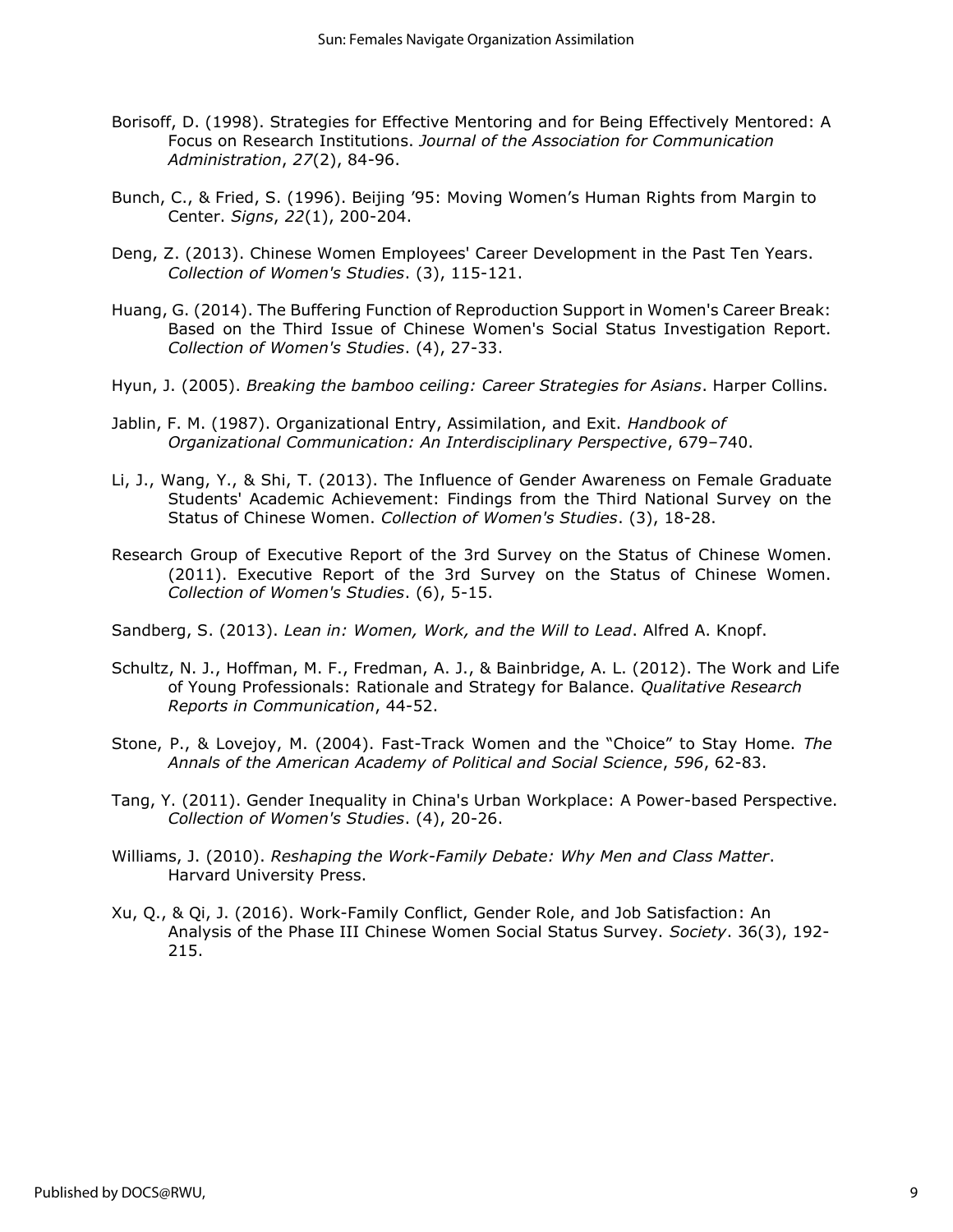## **Appendix One**

### The Semi-Structured Interview Questions

- 1. Describe the culture, norms, values & expectations for performing well in your current/latest work environment.
	- a) What factors do you value in the work environment?
	- b) What is the culture or values in your company?
	- c) What do you expect from your company to boost your career?
	- d) Has your current job reached your expectations?
- 2. Describe your interaction with your supervisor and coworkers (peers and oldtimers).
	- a) What is positive? Please provide examples.
	- b) What is negative? Please provide examples.
	- c) How would you like to improve, and why?
- 3. Do you feel that you are contributing positively/succeeding at your current job (that is, your job performance)?
	- a) What aspects are you contributing to? Please provide examples.
	- b) If not, why not?
	- c) Please give examples of conflicts or troubles in your working experience.
- 4. Describe your life/occupational plans in the next 5-10 years.
	- a) Have you reached a work/life balance? Please provide examples.
	- b) Would you achieve a work/life balance in the next 5-10 years?
	- c) What is your current view on work/life balance? Please provide examples.
	- d) What factors you think are going to change your current view on work/life balance?
		- i. How would marriage and maternity impact your occupational plan?
		- ii. What factors would impact your occupational plan besides marriage and maternity?